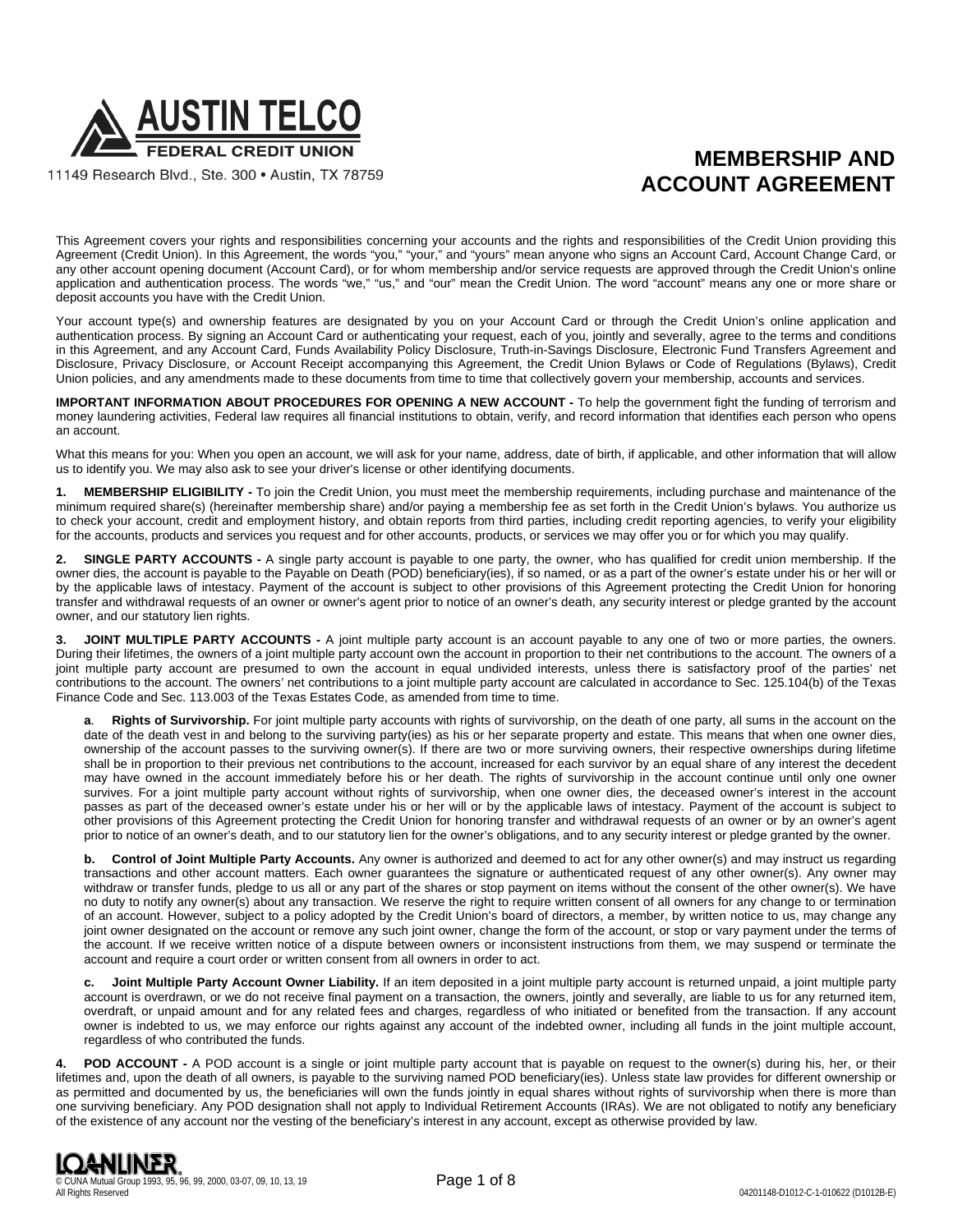**5. ACCOUNTS FOR MINORS -** We may require any account established by a minor to be a joint multiple party account with an owner who has reached the age of majority under state law and who shall be jointly and severally liable to us for any returned item, overdraft, or unpaid amount on such account and for any related fees and charges. We may pay funds directly to the minor without regard to his or her minority. Unless a parent is an account owner, the parent shall not have any account access rights. We have no duty to inquire about the use or purpose of any transaction except as required by applicable law. We will not change the account status when the minor reaches the age of majority unless the change is authorized in writing by all account owners.

**6. ACCOUNTS SUBJECT TO TUTMA -** An account designated as subject to the Texas Uniform Transfers to Minors Act (TUTMA) is a single party account for a minor. The account is created by the transfer of funds into an account subject to the TUTMA for a named minor. The transfer and all additional deposits to the account are irrevocable gifts to the minor. The transferor of the initial deposit to the account must name one person eligible under the TUTMA to serve as custodian of the account. The custodian has possession and control of the account and is required by law to manage the account for the exclusive right and benefit of the minor and, barring a court order otherwise, is the only party authorized to make deposits, withdrawals, or close the account. We have no duty to inquire about the use or purpose of any transaction except as required by applicable law. If the custodian dies without a successor custodian already named for the account, we may suspend the account until a successor custodian is named, we receive instructions from any person authorized by law to withdraw funds, or we receive a court order authorizing withdrawals.

**7. DEPOSIT OF FUNDS REQUIREMENTS -** Funds may be deposited to any account, in any manner approved by the Credit Union in accordance with the requirements set forth in the Truth-in-Savings Disclosure. Deposits made by mail, at night depositories, or at unstaffed facilities are not our responsibility until we receive them. We reserve the right to refuse or to return any deposit.

**a. Endorsements.** We may accept transfers, checks, drafts, and other items for deposit into any of your accounts if they are made payable to, or to the order of, one or more account owners even if they are not endorsed by all payees. You authorize us to supply missing endorsements of any owners if we choose. If a check, draft, or item that is payable to two or more persons is ambiguous as to whether it is payable to either or both, we may process the check, draft, or item as though it is payable to either person. If an insurance, government, or other check or draft requires an endorsement, we may require endorsement as set forth on the item. Endorsements must be made on the back of the check or draft within 1½ inches of the top edge, although we may accept endorsements outside this space. However, any loss we incur from a delay or processing error resulting from an irregular endorsement or other markings by you or any prior endorser will be your responsibility. If we offer a remote deposit capture service and you have been approved to use the service to make deposits to your account, you agree that, prior to transmitting check or draft images, you will restrictively endorse each original check or draft in accordance with any other agreement with us that governs this service.

**b. Collection of Items.** We act only as your agent and we are not responsible for handling items for deposit or collection beyond the exercise of ordinary care. We are not liable for the loss of an item in transit or the negligence of any correspondent. Each correspondent will only be liable for its own negligence. We may send any item for collection. Items drawn on an institution located outside the United States are handled on a collection basis only. You waive any notice of nonpayment, dishonor, or protest regarding items we purchase or receive for credit or collection to your account. We reserve the right to pursue collection of previously dishonored items at any time, including giving a payor financial institution extra time beyond any midnight deadline limits.

**c. Restrictive Legends.** Some checks and drafts contain restrictive legends or similar limitations on the front of the item. Examples of restrictive legends include "two signatures required," "void after 60 days," and "not valid over \$500.00." We are not liable for payment of any check or draft contrary to a restrictive legend or other limitation contained in or on the item unless we have specifically agreed in writing to the restriction or limitation.

**d. Final Payment.** All checks, drafts, automated clearinghouse (ACH) transfers or other items credited to your account are provisional until we receive final payment. If final payment is not received, we may charge your account for the amount of such items and impose a returned item fee on your account. Any collection fees we incur may be charged to your account. We reserve the right to refuse or return any item or fund transfer.

**e. Direct Deposits.** We may offer direct deposit services, including preauthorized deposits (e.g., payroll checks, Social Security or retirement checks, or other government checks) or preauthorized transfers from other accounts. You must authorize direct deposits or preauthorized transfers by completing a separate authorization document. You must notify us if you wish to cancel or change a direct deposit or preauthorized transfer. Any cancellation or change will become effective once we receive notice from you and have a reasonable period of time to act on your request. If your account is overdrawn, you authorize us to deduct the amount your account is overdrawn from any deposit, including deposits of government payments or benefits. If we are required to reimburse the U.S. Government for any benefit payment directly deposited into your account, we may deduct the amount returned from any of your accounts, unless prohibited by law.

**f. Crediting of Deposits.** Deposits will be credited to your account on the day we consider them received as stated in our Funds Availability Policy Disclosure.

## **8. ACCOUNT ACCESS**

**a. Authorized Signature.** Your signature on the Account Card, or authentication and approval of your account, authorizes your account access. We will not be liable for refusing to honor any item or instruction if we believe the signature is not genuine. If you have authorized the use of a facsimile signature, we may honor any check or draft that appears to bear your facsimile signature, even if it was made by an unauthorized person. You authorize us to honor transactions initiated by a third person to whom you have given your account information, even if you do not authorize a particular transaction.

**b. Access Options.** You may access your account(s) in any manner we permit including, for example, in person at one of our branch offices, at an ATM or point-of-sale device, or by mail, telephone, automatic transfer, internet access or mobile application. We may return as unpaid any check or draft drawn on a form we do not provide, and you are responsible for any losses, expenses or fees we incur as a result of handling such a check or draft. We have the right to review and approve any form of power of attorney and may restrict account withdrawals or transfers. We may refuse to honor a power of attorney if our refusal is conducted in accordance with applicable state law.

**c. Credit Union Examination.** We may disregard any information on any check or draft other than the signature of the drawer, the amount of the item, and any magnetic encoding. You agree that we do not fail to exercise ordinary care in paying an item solely because our procedures do not provide for sight examination of items.

**9. FUND TRANSFERS -** Fund transfers we permit that are subject to Article 4A of the Uniform Commercial Code, such as wire transfers, will be subject to such provisions of the Uniform Commercial Code as enacted by the state where the main office of the Credit Union is located, except as otherwise provided in this Agreement. ACH transfers are subject to rules of the National Automated Clearinghouse Association (NACHA). We may execute certain requests for fund transfers by Fedwire which are subject to the Federal Reserve Board's Regulation J.

**a. Authorization for Transfers/Debiting of Accounts.** You may make or order fund transfers to or from your account. We will debit your account for the amount of a fund transfer from your account and will charge your account for any fees related to the transfer.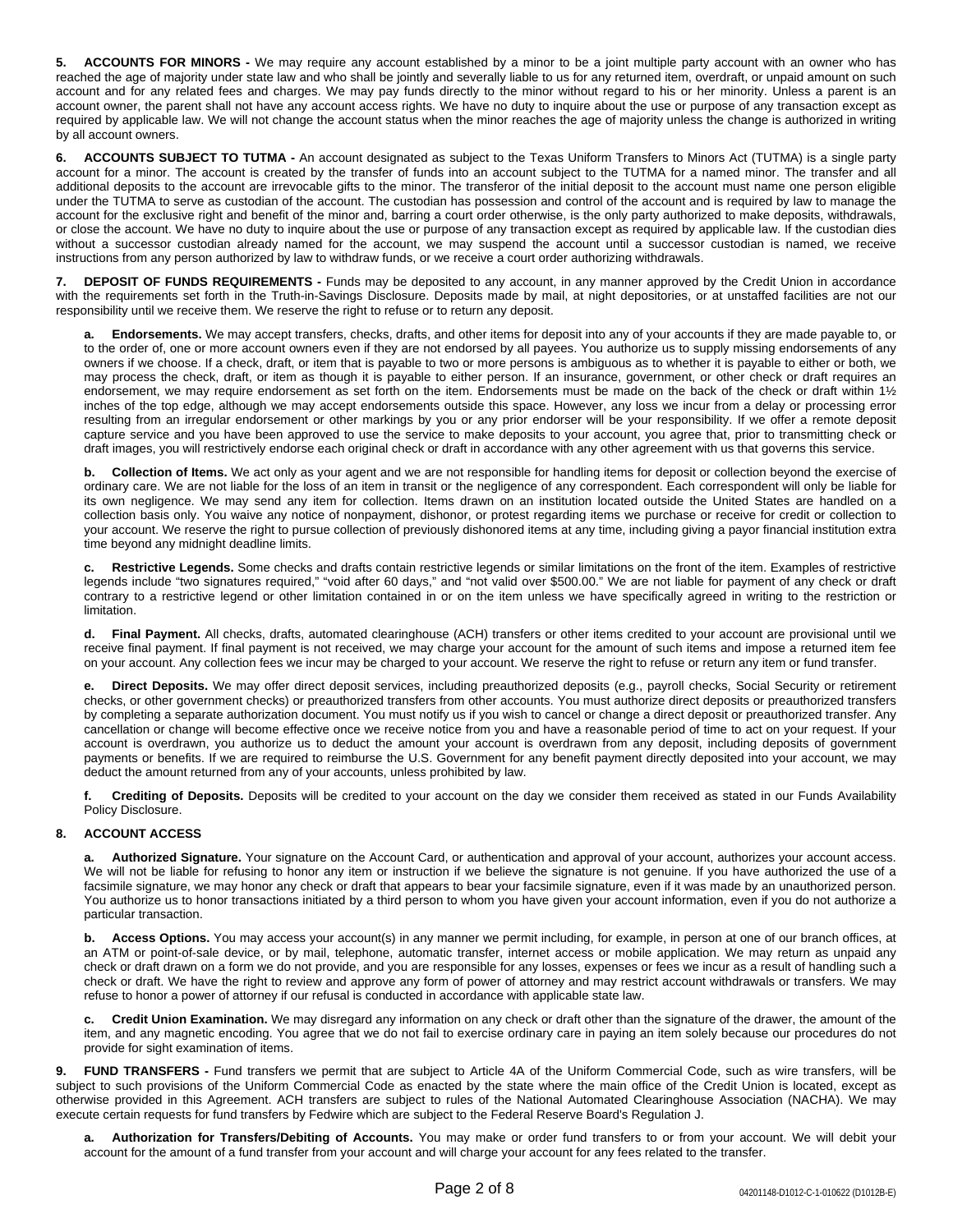**b. Right to Refuse to Make Transfers/Limitation of Liability.** Unless we agree otherwise in writing, we reserve the right to refuse to execute any payment order to transfer funds to or from your account. We are not obligated to execute any payment order to transfer funds out of your account if the amount of the requested transfer plus applicable fees exceeds the available balance in your account. We are not liable for errors, delays, interruptions or transmission failures caused by third parties or circumstances beyond our control including mechanical, electronic or equipment failure. In addition, we will not be liable for consequential, special, punitive or indirect loss or damage you may incur in connection with fund transfers to or from your account.

**c. No Notice Required.** We will not provide you with notice when fund transfers are credited to your account. You will receive notice of such credits on your account statements. You may contact us to determine whether a payment has been received.

Interest Payments. If we fail to properly execute a payment order and such action results in a delay in payment to you, we will pay you dividends or interest, whichever applies to your account, for the period of delay as required by applicable law. You agree that the dividend or interest rate paid to you will be based on the lowest nominal dividend or interest rate we were paying on any account during that period.

**e. Provisional Credit for ACH Transactions.** We may provisionally credit your account for an ACH transfer before we receive final settlement. If we do not receive final settlement, we may reverse the provisional credit or require you to refund us the amount provisionally credited to your account, and the party originating the transfer will not be considered to have paid you.

**f. Payment Order Processing and Cut-off Times.** Payment orders we accept will be executed within a reasonable time of receipt. Unless we have agreed otherwise in writing, a payment order may not necessarily be executed on the date it is received or on a particular date you specify. Cut-off times may apply to the receipt, execution and processing of fund transfers, payment orders, cancellations, and amendments. Fund transfers, payment orders, cancellations, and amendments received after a cut-off time may be treated as having been received on the next fund transfer business day. Information about any cut-off times is available upon request. From time to time, we may need to temporarily suspend processing of a transaction for greater scrutiny or verification in accordance with applicable law. This action may affect settlement or availability of the transaction.

**g. Identifying Information.** If your payment order identifies the recipient and any financial institution by name and account or other identifying number, the Credit Union and any other financial institutions facilitating the transfer may rely strictly on the account or other identifying number, even if the number identifies a different person or financial institution.

**h. Amendments and Cancellations of Payment Orders.** Any account owner may amend or cancel a payment order regardless of whether that person initiated the order. We may refuse requests to amend or cancel a payment order that we believe will expose the Credit Union to liability or loss. Any request to amend or cancel a payment order that we accept will be processed within a reasonable time after it is received. You agree to hold us harmless from and indemnify us for all losses and expenses resulting from any actual or attempted amendment or cancellation of a payment order.

**i. Security Procedures.** We may require you to follow a security procedure to execute, amend or cancel a payment order so that we may verify the authenticity of the order, amendment or cancellation. You agree that the security procedure established by separate agreement between you and the Credit Union is commercially reasonable. If you refuse to follow a commercially reasonable security procedure that we offer, you agree to be bound by any payment order, whether authorized or not, that is issued in your name and accepted by us in good faith in accordance with the security procedure you choose.

**j. Duty to Report Unauthorized or Erroneous Fund Transfers.** You must exercise ordinary care to identify and report unauthorized or erroneous fund transfers on your account. You agree that you will review your account(s) and periodic statement(s). You further agree you will notify us of any unauthorized or erroneous transfers within the time frames described in the "Statements" section of this Agreement.

**k. Recording Telephone Requests.** You agree that we may record payment order, amendment and cancellation requests as permitted by applicable law.

**l. Remittance Transfers.** A "remittance transfer" is an electronic transfer of funds of more than \$15.00 which is requested by a sender and sent to a designated recipient in a foreign country by a remittance transfer provider. If we act as a remittance transfer provider and conduct a remittance transfer(s) on your behalf, the transaction(s) will be governed by 12 C.F.R. part 1005, subpart B - Requirements for remittance transfers. Terms applicable to such transactions may vary from those disclosed herein and will be disclosed to you at the time such services are requested and rendered in accordance with applicable law.

**10. ACCOUNT RATES AND FEES -** We pay account earnings and assess fees against your account as set forth in the Truth-in-Savings Disclosure and Schedule of Fees and Charges. We may change the Truth-in-Savings Disclosure or Schedule of Fees and Charges at any time and will notify you as required by law.

## **11. TRANSACTION LIMITATIONS**

**a. Withdrawal Restrictions.** We will pay checks or drafts, permit withdrawals, and make transfers from the available balance in your account. The availability of funds in your account may be delayed as described in our Funds Availability Policy Disclosure. We may also pay checks or drafts, permit withdrawals, and make transfers when you have an insufficient available balance in your account if you have established an overdraft protection plan or, if you do not have such a plan with us, in accordance with our overdraft payment policy.

We may refuse to allow a withdrawal in some situations and will advise you accordingly if, for example: (1) there is a dispute between account owners (unless a court has ordered the Credit Union to allow the withdrawal); (2) a legal garnishment or attachment is served; (3) the account secures any obligation to us; (4) required documentation has not been presented; or (5) you fail to repay a credit union loan on time. We may require you to give written notice of 7 to 60 days before any intended withdrawals.

**b. Transfer Limitations.** We may limit the dollar amount or the number of transfers from your account. Please consult your Truth-in-Savings Disclosure or your Electronic Fund Transfers Agreement and Disclosure.

**12. CERTIFICATE ACCOUNTS -** Any term share, share certificate, time deposit or certificate of deposit account (certificate account), whichever we offer as allowed by applicable federal or state law, is subject to the terms of this Agreement, the Truth-in-Savings Disclosure, the Account Receipt for each account, and any other documents we provide for the account, the terms of which are incorporated herein by reference.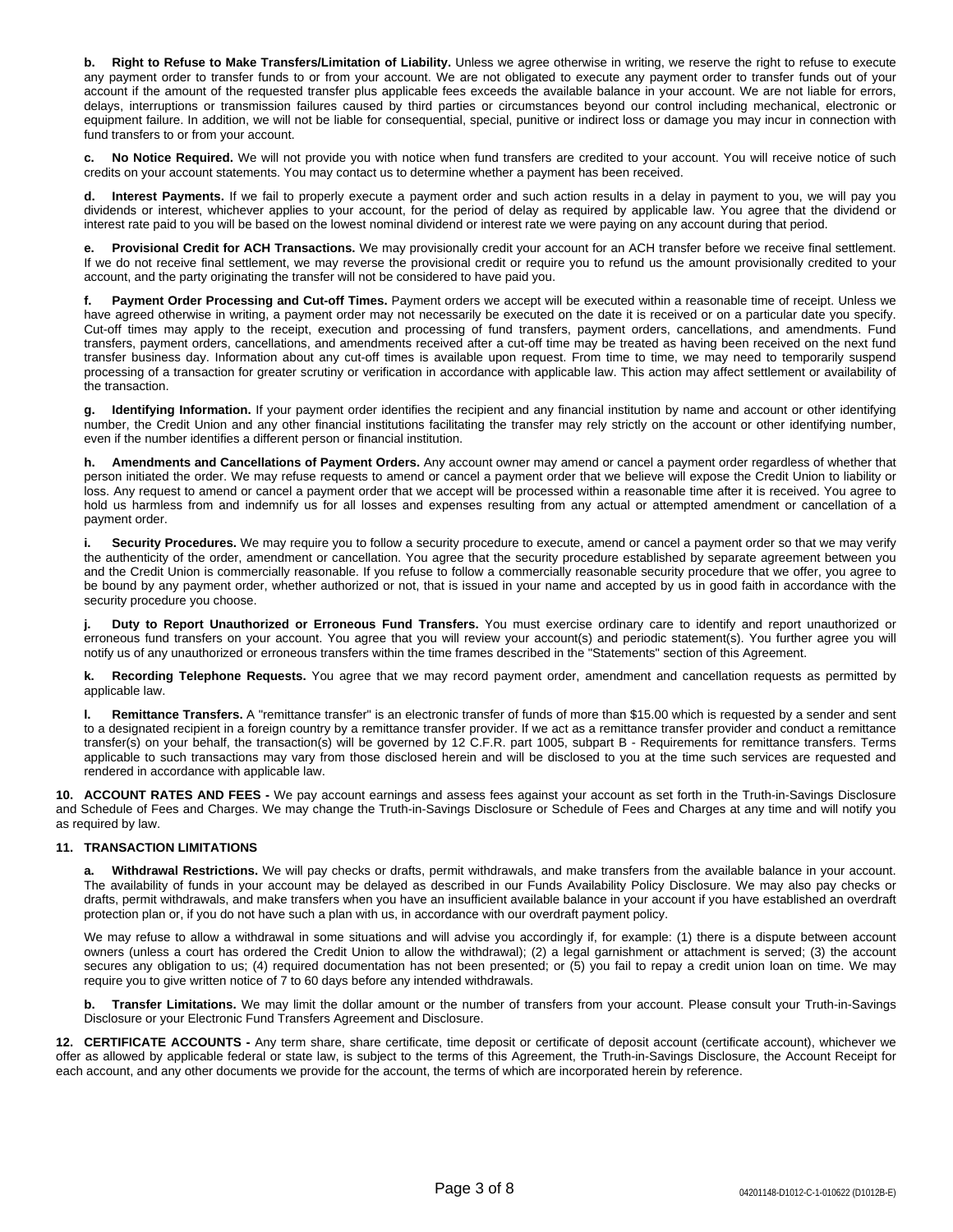### **13. OVERDRAFTS**

**a. Payment of Overdrafts.** If, on any day, the available balance in your share or deposit account is not sufficient to pay the full amount of a check, draft, transaction, or other item, plus any applicable fee, that is posted to your account, we may return the item or pay it, as described below. The Credit Union's determination of an insufficient available account balance may be made at any time between presentation and the Credit Union's midnight deadline with only one review of the account required. We do not have to notify you if your account does not have a sufficient available balance in order to pay an item. Your account may be subject to a fee for each item regardless of whether we pay or return the item. We may charge a fee each time an item is submitted or resubmitted for payment; therefore, you may be assessed more than one fee as a result of a returned item and resubmission(s) of the returned item.

If we offer standard overdraft services, this service allows us to authorize payment for the following types of transactions regardless of whether your share or deposit account has sufficient funds: (1) share drafts/checks and other transactions made using your checking account, except as otherwise described below; (2) automatic bill payments; (3) and ACH transactions. For ATM and one-time debit card transactions, you must affirmatively consent to such coverage. Without your consent, the Credit Union may not authorize and pay an ATM or one-time debit card transaction that will result in insufficient funds in your account. If you have established a service linking your share or deposit account with other individual or joint accounts, you authorize us to transfer funds from another account of yours to cover an insufficient item, including transfers from a share or deposit account, an overdraft line-of-credit account, or other account you so designate. Services and fees for these transactions are shown in the document the Credit Union uses to capture your affirmative consent and the Schedule of Fees and Charges.

Except as otherwise agreed in writing, if we exercise our right to use our discretion to pay such items that result in an insufficiency of funds in your account, we do not agree to pay them in the future and may discontinue coverage at any time without notice. If we pay these items or impose a fee that results in insufficient funds in your account, you agree to pay the insufficient amount, including the fee assessed by us, in accordance with our standard overdraft services or any other service you may have authorized with us or, if you do not have such protections with us, in accordance with any overdraft payment policy we have, as applicable.

**b. How Transactions are Posted to Your Account.** Basically, there are two types of transactions that affect your account: credits (deposits of money into your account) and debits (payments out of your account). It is important to understand how each is applied to your account so that you know how much money you have and how much is available to you at any given time. This section explains generally how and when we post transactions to your account.

**Credits.** Deposits are generally added to your account when we receive them. However, in some cases when you deposit a check, the full amount of the deposit may not be available to you at the time of deposit. Please refer to the Funds Availability Policy Disclosure for details regarding the timing and availability of funds from deposits.

**Debits.** There are several types of debit transactions. Common debit transactions are generally described below. Keep in mind that there are many ways transactions are presented for payment by merchants, and we are not necessarily in control of when transactions are received.

- **• Checks.** When you write a check, it is processed through the Federal Reserve system. We receive data files of cashed checks from the Federal Reserve each day. The checks drawn on your account are compiled from these data files and paid each day. We process the payments from low to high dollar value.
- **• ACH Payments.** We receive data files every day from the Federal Reserve with Automated Clearing House (ACH) transactions. These include, for example, automatic bill payments you have authorized. ACH transactions for your account are posted throughout the day from low to high dollar value.
- **• PIN-Based Debit Card Purchase Transactions.** These are purchase transactions using your debit card for which a merchant may require you to enter your personal identification number (PIN) at the time of sale. They are processed through a PIN debit network. These transactions are similar to ATM withdrawal transactions because the money is usually deducted from your account immediately at the time of the transaction. However, depending on the merchant, a PIN-based transaction may not be immediately presented for payment.
- **• Signature-Based Debit Card Purchase Transactions.** These are purchase transactions using your debit card that are processed through a signature-based network. Rather than entering a PIN, you typically sign for the purchase; however, merchants may not require your signature for certain transactions. Merchants may seek authorization for these types of transactions. The authorization request places a hold on funds in your account when the authorization is completed. The "authorization hold" will reduce your available balance by the amount authorized but will not affect your actual balance. The transaction is subsequently processed by the merchant and submitted to us for payment. This can happen hours or sometimes days after the transaction, depending on the merchant and its payment processor. These payment requests are received in real time throughout the day and are posted to your account when they are received.

The amount of an authorization hold may differ from the actual payment because the final transaction amount may not yet be known to the merchant when you present your card for payment. For example, if you use your debit card at a restaurant, a hold will be placed in an amount equal to the bill presented to you; but when the transaction posts, it will include any tip that you may have added to the bill. This may also be the case where you present your debit card for payment at gas stations, hotels and certain other retail establishments. We cannot control how much a merchant asks us to authorize, or when a merchant submits a transaction for payment.

This is a general description of certain types of transactions. These practices may change, and we reserve the right to pay items in any order we choose as permitted by law.

**c. Understanding Your Account Balance.** Your checking account has two kinds of balances: the actual balance and the available balance. Your actual balance reflects the full amount of all deposits to your account as well as payment transactions that have been posted to your account. It does not reflect checks you have written and are still outstanding or transactions that have been authorized but are still pending. Your available balance is the amount of money in your account that is available for you to use. Your available balance is your actual balance less: (1) holds placed on deposits; (2) holds on debit card or other transactions that have been authorized but are not yet posted; and (3) any other holds, such as holds related to pledges of account funds and minimum balance requirements or to comply with court orders. We use your available balance to determine whether there are sufficient funds in your account to pay items, including checks and drafts, as well as ACH, debit card and other electronic transactions. Pending transactions and holds placed on your account may reduce your available balance and may cause your account to become overdrawn regardless of your actual balance. In such cases, subsequent posting of the pending transactions may further overdraw your account and be subject to additional fees. You should assume that any item which would overdraw your account based on your available balance may create an overdraft. You may check your available balance online at www.atfcu.org, on our mobile app, at an ATM, by visiting a credit union branch or by calling us at 512-302-5555.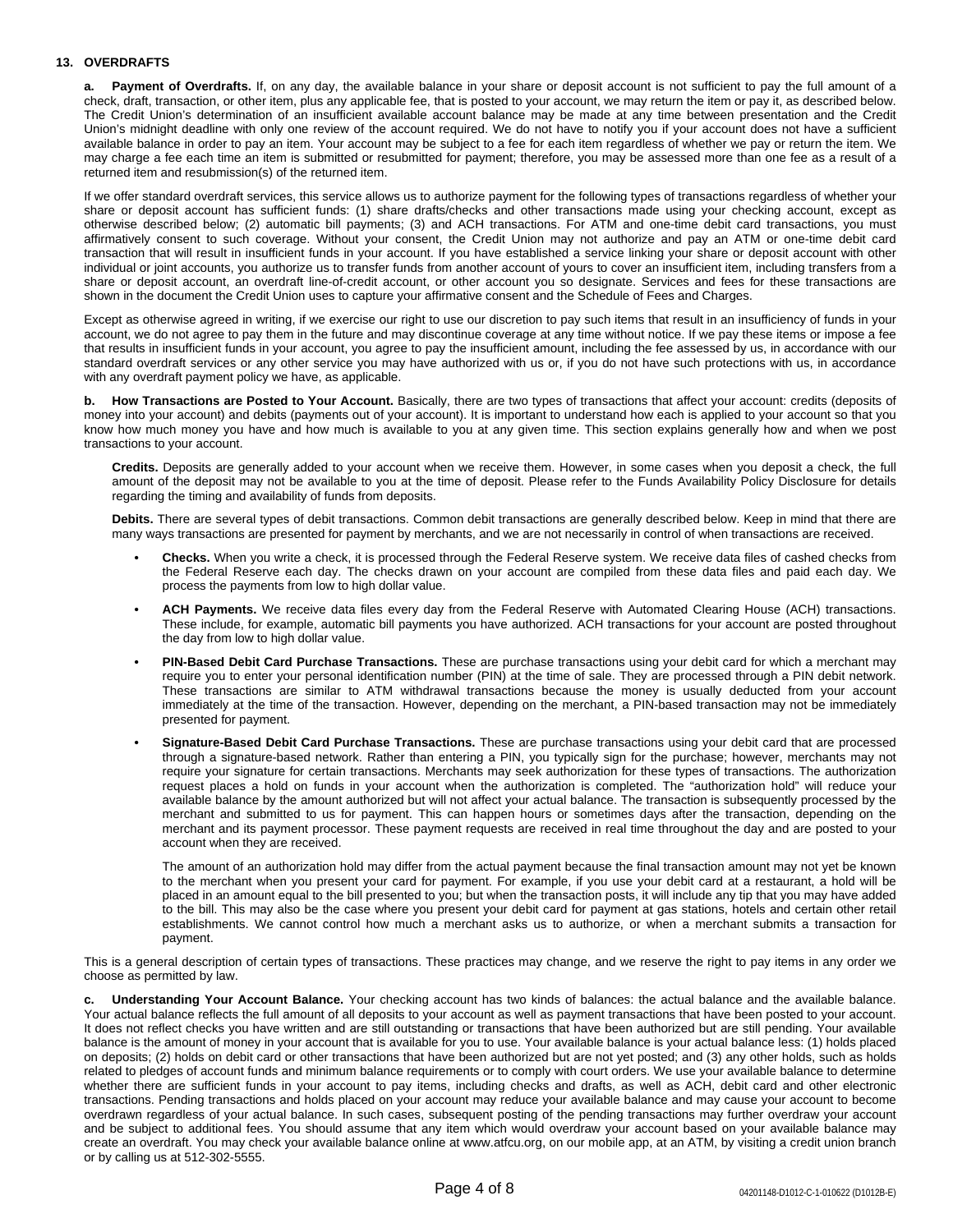**14. POSTDATED AND STALEDATED CHECKS OR DRAFTS -** You agree not to issue any check or draft that is payable on a future date (postdated). If you do draw or issue a check or draft that is postdated and we pay it before that date, you agree that we shall have no liability to you for such payment. You agree not to deposit checks, drafts, or other items before they are properly payable. We are not obligated to pay any check or draft drawn on your account that is presented more than six months past its date; however, if the check or draft is paid against your account, we will have no liability for such payment.

#### **15. STOP PAYMENT ORDERS**

**a. Stop Payment Order Request.** Any owner may request a stop payment order on any check or draft drawn on the owner's account. To be binding, the order must accurately describe the check or draft, including the exact account number, check or draft number, and amount of the check or draft. This exact information is necessary for the Credit Union to identify the check or draft. If we receive incorrect or incomplete information, we will not be responsible for failing to stop payment on the check or draft. In addition, we must receive sufficient advance notice of the stop payment order to allow us a reasonable opportunity to act on it. If we recredit your account after paying a check or draft over a valid and timely stop payment order, you agree to sign a statement describing the dispute with the payee, to assign to us all of your rights against the payee or other holders of the check or draft, and to assist us in any legal action.

Stop payment orders for preauthorized debit transactions from your account are governed by Regulation E. Please refer to the Electronic Fund Transfers Agreement and Disclosure for rules regarding stop payments on preauthorized debit transactions.

**b. Duration of Order.** A written stop payment order is effective for six months and may be renewed for additional six-month periods by submitting a renewal request in writing, or in a record if allowed by applicable law, before the stop payment order then in effect expires. We do not have to notify you when a stop payment order expires.

**c. Liability.** Fees for stop payment orders are set forth in the Truth-in-Savings Disclosure or Schedule of Fees and Charges. You may not stop payment on any certified check, cashier's check, teller's check, or any other check, draft, or payment guaranteed by us. Although payment of an item may be stopped, you may remain liable to any item holder, including us. You agree to indemnify and hold the Credit Union harmless from all costs, including attorney's fees and all damages or claims related to our refusal to pay an item, as well as claims of any joint account owner or of any payee or endorsee for failing to stop payment of an item as a result of incorrect information provided by you.

**16. CREDIT UNION LIABILITY -** If we do not properly complete a transaction according to this Agreement, we will be liable for your losses or damages not to exceed the amount of the transaction, except as otherwise provided by law. We will not be liable if, for example: (1) your account contains an insufficient available balance for the transaction; (2) circumstances beyond our control prevent the transaction; (3) your loss is caused by your or another financial institution's negligence; or (4) your account funds are subject to legal process or other claim. We will not be liable for consequential damages, except liability for wrongful dishonor. We are not responsible for a check or draft that is paid by us if we acted in a commercially reasonable manner and exercised ordinary care. We exercise ordinary care if our actions or nonactions are consistent with applicable state law, Federal Reserve regulations and operating letters, clearinghouse rules, and general financial institution practices followed in the area we serve. You grant us the right, in making payments of deposited funds, to rely exclusively on the form of the account and the terms of this Agreement. Any conflict regarding what you and our employees say or write will be resolved by reference to this Agreement.

**17. CHECKS OR DRAFTS PRESENTED FOR PAYMENT IN PERSON -** We may refuse to accept any check or draft drawn on your account that is presented for payment in person. Such refusal shall not constitute a wrongful dishonor of the check or draft, and we shall have no liability for refusing payment. If we agree to cash a check or draft that is presented for payment in person, we may require the presenter to pay a fee. Any applicable check or draft cashing fees are stated in the Schedule of Fees and Charges.

**18. REMOTELY CREATED CHECKS OR DRAFTS -** For purposes of this paragraph, "account" means a transaction account, credit account, or any other account on which checks or drafts may be drawn. A remotely created check or draft is a check or draft created by someone other than the person on whose account the check or draft is drawn. A remotely created check or draft is generally created by a third party payee as authorized by the owner of the account on which the check or draft is drawn. Authorization is usually made over the telephone or through online communication. The owner of the account does not sign a remotely created check or draft. In place of the owner's signature, the remotely created check or draft usually bears a statement that the owner authorized the check or draft or bears the owner's printed or typed name. If you authorize a third party to draw a remotely created check or draft against your account, you may not later revoke or change your authorization. It is your responsibility to resolve any authorization issues directly with the third party. We are not required to credit your account and may charge against your account any remotely created check or draft for which the third party has proof of your authorization.

**19. PLEDGE, RIGHT OF OFFSET AND STATUTORY LIEN -** Unless prohibited by law, you pledge and grant as security for all obligations you may have now or in the future, except obligations secured by your principal residence, all shares and dividends and all deposits and interest, if any, in all accounts you have with us now and in the future. If you pledge a specific dollar amount in your account(s) for a loan, we will freeze the funds in your account(s) to the extent of the outstanding balance of the loan or, if greater, the amount of the pledge if the loan is a revolving loan. Otherwise, funds in your pledged account(s) may be withdrawn unless you are in default. You agree we have the right to offset funds in any of your accounts against the obligation owed to us. Federal or state law (depending upon whether we have a federal or state charter) gives us a lien on all shares and dividends and all deposits and interest, if any, in accounts you have with us now and in the future. Except as limited by federal or state law, the statutory lien gives us the right to apply the balance of all your accounts to any obligation on which you are in default. After you are in default, we may exercise our statutory lien rights without further notice to you.

Your pledge and our statutory lien rights will allow us to apply the funds in your account(s) to what you owe when you are in default, except **as limited by federal or state law.** If we do not apply or offset the funds in your account(s) to satisfy your obligation, we may place an administrative freeze on your account(s) in order to protect our statutory lien rights and may apply or offset the funds in your account(s) to the amount you owe us at a later time. The statutory lien and your pledge do not apply to any Individual Retirement Account or any other account that would lose special tax treatment under federal or state law if given as security. By not enforcing our right to apply or offset funds in your account(s) to your obligations that are in default, we do not waive our right to enforce these rights at a later time.

**20. LEGAL PROCESS -** If any legal action is brought against your account, we may pay out funds according to the terms of the action or refuse any payout until the dispute is resolved, as permitted by law. Any expenses or attorney fees we incur responding to legal process may be charged against your account without notice, unless prohibited by law. Any legal process against your account is subject to our lien and security interest.

**21. ACCOUNT INFORMATION -** Upon request, we will give you the name and address of each agency from which we obtain a credit report regarding your account. We agree not to disclose account information to third parties except when: (1) it is necessary to complete a transaction; (2) the third party seeks to verify the existence or condition of your account in accordance with applicable law; (3) such disclosure complies with the law or a government agency or court order; or (4) you give us written permission.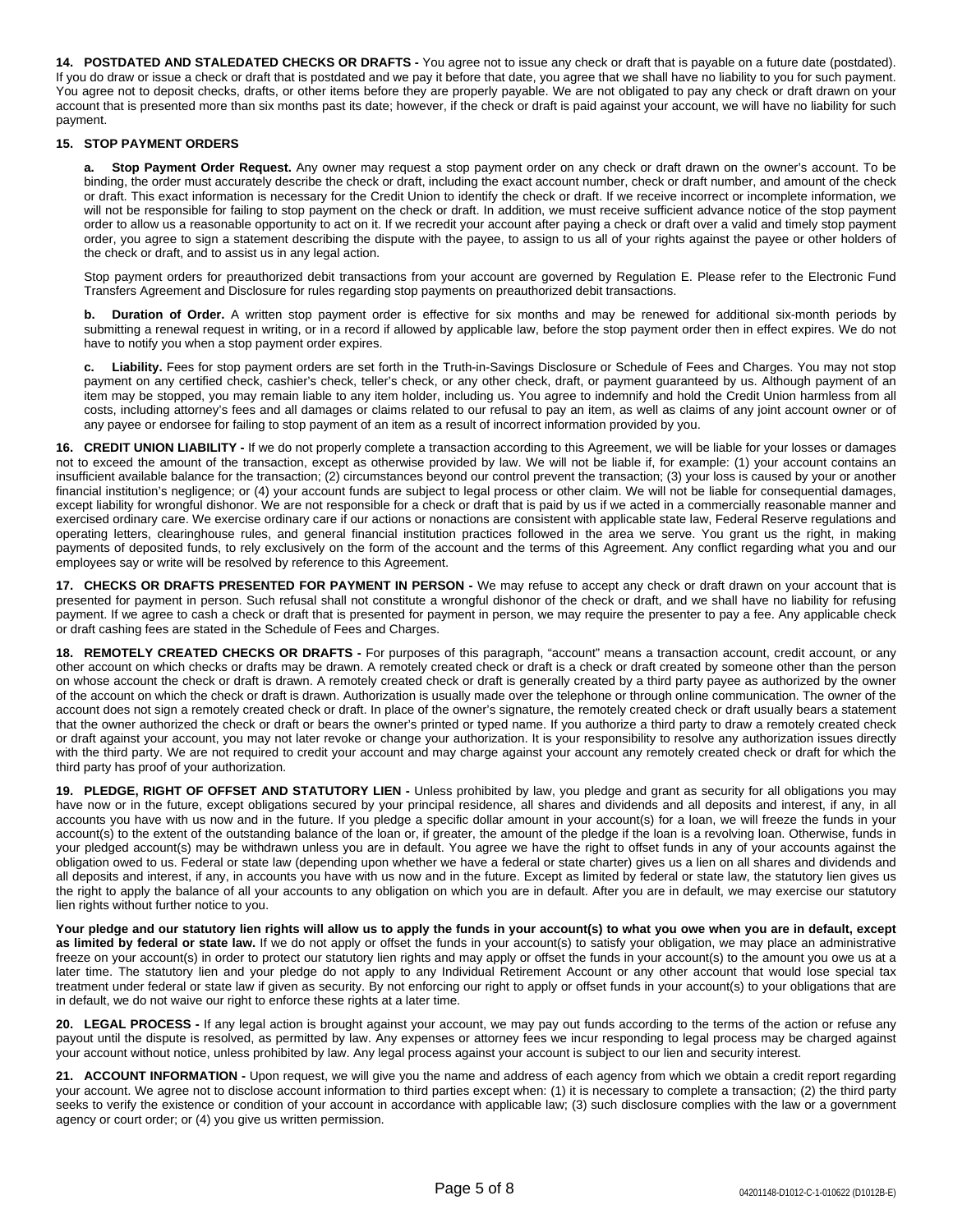#### **22. NOTICES**

**a. Name or Address Changes.** You are responsible for notifying us of any name or address change. The Credit Union is only required to attempt to communicate with you at the most recent address you have provided to us. We may require all name and address changes to be provided in writing. If we attempt to locate you, we may impose a service fee as set forth in the Truth-in-Savings Disclosure or Schedule of Fees and Charges.

**b. Notice of Amendments.** Except as prohibited by applicable law, we may change the terms of this Agreement at any time. We will notify you, in a manner we deem appropriate under the circumstances, of any changes in terms, rates or fees as required by law. We reserve the right to waive any terms of this Agreement. Any such waiver shall not affect our right to future enforcement.

**c. Effect of Notice.** Any written notice you give us is effective when we receive it. Any written notice we give to you is effective when it is provided electronically or is deposited in the U.S. mail, postage prepaid and addressed to you at your statement mailing address, and will be effective whether or not received by you. Notice to any account owner is considered notice to all account owners.

**d. Electronic Notices.** If you have agreed to receive notices electronically, we may send you notices electronically and discontinue mailing paper notices to you until you notify us that you wish to reinstate receiving paper notices.

**23. TAXPAYER IDENTIFICATION NUMBER AND BACKUP WITHHOLDING -** You agree that we may withhold taxes from any dividends or interest earned on your account as required by federal, state or local law or regulations. Your failure to furnish a correct Taxpayer Identification Number (TIN) or meet other requirements may result in backup withholding. If your account is subject to backup withholding, we must withhold and pay to the Internal Revenue Service a percentage of dividends, interest, and certain other payments. If you fail to provide your TIN within a reasonable time we may close your account and return the balance to you, less any applicable service fees.

#### **24. STATEMENTS**

**a. Contents.** If we provide a periodic statement for your account, you will receive a periodic statement that shows the transactions and activity on your account during the statement period as required by applicable law. If a periodic statement is provided, you agree that only one statement is necessary for joint multiple party accounts. For share draft or checking accounts, you understand and agree that your original check or draft, when paid, becomes property of the Credit Union and may not be returned to you, but copies of the check or draft may be retained by us or by payablethrough financial institutions and may be made available upon your request. You understand and agree that statements are made available to you on the date they are mailed to you or, if you have requested, on the date they are made available to you electronically. You also understand and agree that checks, drafts, or copies thereof are made available to you on the date the statement is mailed to you or is provided to you electronically, even if the checks or drafts do not accompany the statement.

**Examination.** You are responsible for promptly examining each statement upon receiving it and reporting any irregularities to us. If you fail to report any irregularities such as forged, altered, unauthorized, unsigned, or otherwise fraudulent items drawn on your account, erroneous payments or transactions, or other discrepancies that are reflected on your statement within 33 days of the date we sent or otherwise provided the statement to you, we will not be responsible for your loss. We also will not be liable for any items that are forged or altered in a manner not detectable by a reasonable person, including the unauthorized use of facsimile signature equipment.

Unauthorized electronic fund transfers governed by Regulation E are subject to different reporting periods. Please refer to the Electronic Fund Transfers Agreement and Disclosure for reporting requirements pertaining to electronic fund transfers.

**c. Notice to Credit Union.** You agree that the Credit Union's retention of checks or drafts does not alter or waive your responsibility to examine your statements or the time limit for notifying us of any errors. The statement will be considered correct for all purposes, and we will not be liable for any payment made or charge to your account unless you notify us in writing within the above time limit for notifying us of any errors. If you fail to receive a periodic statement, you agree to notify us within 14 days of the time you regularly receive a statement.

Address. If we mail you a statement, we will send it to the last known address shown in our records. If you have requested to receive your statement electronically, we will send the statement or notice of statement availability to the last e-mail address shown in our records.

**25. INACTIVE ACCOUNTS -** As allowed by applicable law, we may classify your account as inactive or dormant and assess a fee if you have not made any transactions in your account over a specified period of time. The period of inactivity, the fee for servicing an inactive or dormant account, and the minimum balance required to avoid the service fee, if any, are set forth in our Schedule of Fees and Charges. You authorize us to transfer funds from another account of yours to cover any service fees, if applicable. To the extent allowed by law, we reserve the right to transfer the account funds to an account payable or reserve account and to suspend any further account statements. If a deposit or withdrawal has not been made on the account and we have had no other sufficient contact with you within the period specified by state law, the account will then be presumed to be abandoned. Funds in abandoned accounts will be reported and remitted in accordance with state law. Once funds have been turned over to the state, we have no further liability to you for such funds. If you choose to reclaim such funds, you must apply to the appropriate state agency.

**26. SPECIAL ACCOUNT INSTRUCTIONS -** You may request that we facilitate certain trust, will, or court-ordered account arrangements. However, because we do not give legal advice, we cannot counsel you as to which account arrangement most appropriately meets the specific requirements of your trust, will, or court order. If you ask us to follow any instructions that we believe might expose us to claims, lawsuits, expenses, liabilities, or damages, whether directly or indirectly, we may refuse to follow your instructions or may require you to indemnify us or post a bond or provide us with other protection. We may require that account changes requested by you, or any account owner, such as adding or closing an account or service, be evidenced by a signed Account Change Card or other document which evidences a change to an account and accepted by us.

**27. TERMINATION OF ACCOUNT -** We may terminate your account at any time without notice to you or may require you to close your account and apply for a new account if, for example: (1) there is a change in owners or authorized signers; (2) there has been a forgery or fraud reported or committed involving your account; (3) there is a dispute as to the ownership of the account or of the funds in the account; (4) any checks or drafts are lost or stolen; (5) there are excessive returned unpaid items not covered by an overdraft protection plan; (6) there has been any misrepresentation or any other abuse of any of your accounts; (7) we reasonably deem it necessary to prevent a loss to us; or (8) as otherwise permitted by law. You may terminate a single party account by giving written notice. We reserve the right to require the consent of all owners to terminate a joint multiple party account. We are not responsible for payment of any check, draft, withdrawal, transaction, or other item after your account is terminated; however, if we pay an item after termination, you agree to reimburse us.

**28. TERMINATION OF MEMBERSHIP; LIMITATION OF SERVICES -** You may terminate your membership by giving us written notice or by withdrawing your minimum required membership share, if any, and closing all of your accounts. You may be expelled from membership for any reason allowed by applicable law. We may restrict account access and services without notice to you when your account is being misused; you have demonstrated conduct which is abusive in nature; as outlined in any policy we have adopted regarding restricting services; or as otherwise permitted by law.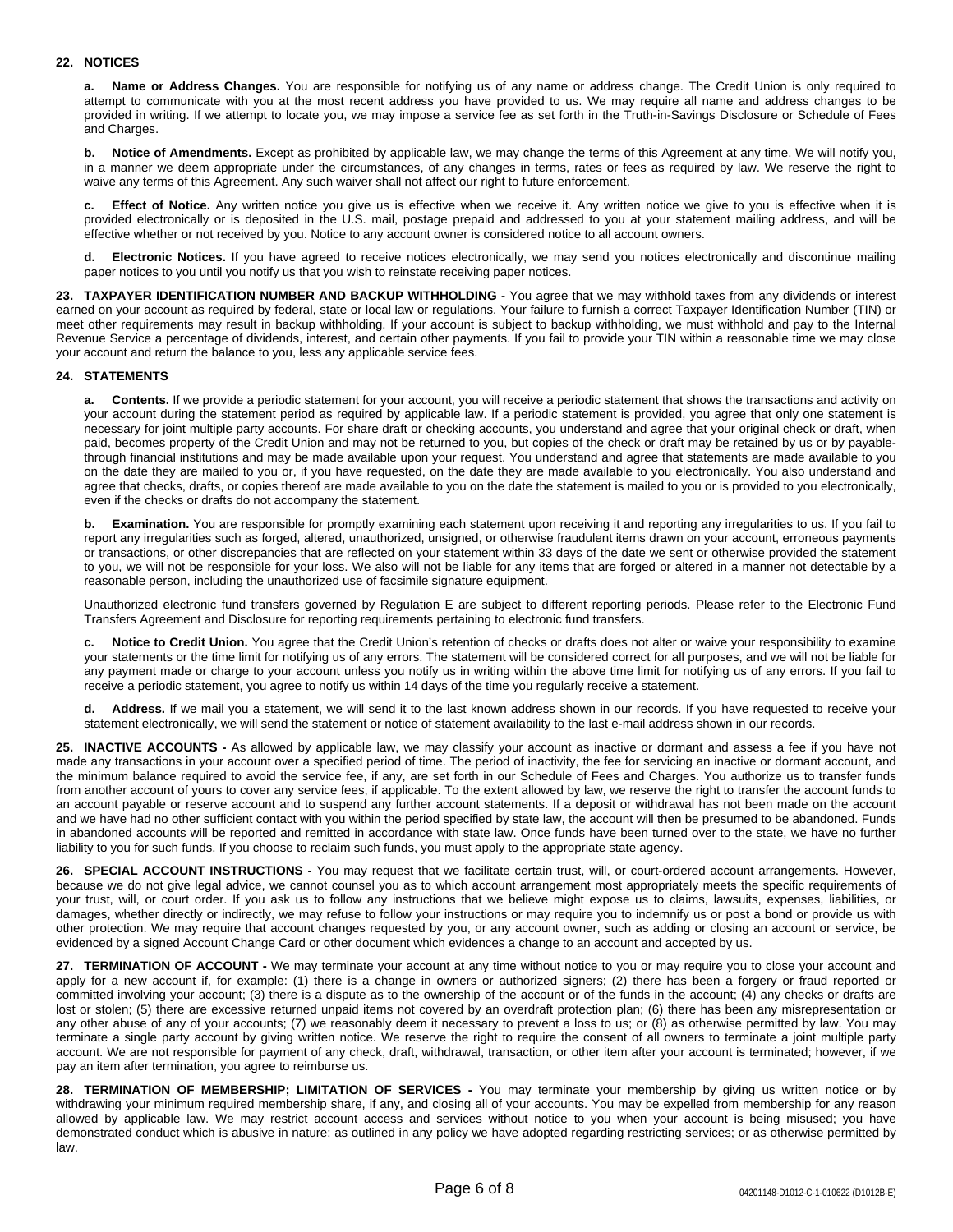**29. DEATH OF ACCOUNT OWNER -** We may honor all transfer orders, withdrawals, deposits, and other transactions on an account until we know of a owner's death. Even with such knowledge, we may continue to pay checks or drafts or honor other payments or transfer orders authorized by the deceased owner for a period of ten days after the owner's death unless we receive instructions from any person claiming an interest in the account to stop payment on the checks, drafts, or other items. We may require anyone claiming funds from an account of a deceased owner to indemnify us for any losses resulting from our honoring that claim. This Agreement will be binding upon any heirs or legal representatives of any account owner.

**30. UNLAWFUL INTERNET GAMBLING AND OTHER ILLEGAL ACTIVITIES -** You agree that you are not engaged in unlawful internet gambling or any other illegal activity. You agree that you will not use any of your accounts, access devices or services for unlawful internet gambling or other illegal activities. We may terminate your account relationship if you engage in unlawful internet gambling or other illegal activities.

**31. SEVERABILITY -** If a court holds any portion of this Agreement to be invalid or unenforceable, the remainder of this Agreement shall not be invalid or unenforceable and will continue in full force and effect. All headings are intended for reference only and are not to be construed as part of the Agreement.

**32. ENFORCEMENT -** You are liable to us for any losses, costs, or expenses we incur resulting from your failure to follow this Agreement. You authorize us to deduct any such losses, costs, or expenses from your account without prior notice to you. If we bring a legal action to collect any amount due under or to enforce this Agreement, we shall be entitled, subject to applicable law, to payment of reasonable attorney's fees and costs, including fees on any appeal, bankruptcy proceedings, and any post judgment collection actions.

**33. GOVERNING LAW -** This Agreement is governed by the following, as amended from time to time: the Credit Union's bylaws; local clearinghouse and other payment system rules; federal laws and regulations, including applicable principles of contract law; and the laws and regulations of the state of Texas. As permitted by applicable law, you agree that any legal action regarding this Agreement shall be brought in the county in which the Credit Union is located.

**34. CLASS ACTION WAIVER -** No member or account holder may maintain or pursue against the credit union a class action, class-wide arbitration, or private attorney general action. Nor shall any class action, class-wide arbitration, or private attorney general action be pursued by a member against the credit union in any arbitration or in any court proceeding, regardless of when the claim or cause of action arose or accrued, or when the allegations or facts underlying the claim or cause of action occurred.

35. NEGATIVE INFORMATION NOTICE - We may report information about your loan, share, or deposit accounts to credit bureaus. Late **payments, missed payments, or other defaults on your accounts may be reflected in your credit report.**

**36. BINDING ARBITRATION OF CLAIMS AND DISPUTES -** RESOLUTION OF BY ARBITRATION: THIS SECTION CONTAINS IMPORTANT INFORMATION REGARDING YOUR ACCOUNTS AND ALL RELATED SERVICES. IT PROVIDES THAT EITHER YOU OR WE CAN REQUIRE THAT ANY DISPUTES BE RESOLVED BY BINDING ARBITRATION. ARBITRATION REPLACES THE RIGHT TO GO TO COURT, INCLUDING THE RIGHT TO A JURY TRIAL AND THE RIGHT TO PARTICIPATE IN A CLASS ACTION OR SIMILAR PROCEEDING. IN ARBITRATION, THE DISPUTE IS SUBMITTED TO A NEUTRAL PARTY, AN ARBITRATOR, INSTEAD OF A JUDGE OR JURY. ARBITRATION PROCEDURES MAY BE MORE LIMITED THAN RULES APPLICABLE IN COURT.

**a. Agreement to Arbitrate Disputes.** Either you or we may elect, without the other's consent, to require that any dispute between us concerning your accounts and the services related to your accounts be resolved by binding arbitration, except for those disputes specifically excluded below.

This arbitration provision is entered into pursuant to the Federal Arbitration Act, 9 U.S.C. §§ 1 – 16 (the "FAA").

**b. Disputes Covered by Arbitration.** Claims or disputes between you and us arising out of or relating to your Account(s), transactions involving your Account(s), safe deposit box, and any related service with us are subject to arbitration. Any claims or disputes arising from or relating to this agreement, any prior account agreement between us, or the advertising, the application for, or the approval or establishment of your account are also included. Claims are subject to arbitration, regardless of what theory they are based on or whether they seek legal or equitable remedies. Arbitration applies to any and all such claims or disputes, whether they arose in the past, may currently exist or may arise in the future. Disputes also include claims or disputes relating to the enforceability, validity, scope or interpretation of any of these arbitration provisions. Any questions about whether disputes are subject to arbitration shall be resolved by interpreting this arbitration provision in the broadest way the law will allow it to be enforced. All such disputes are referred to in this section as "Claims".

An exception to arbitration of Claims is that both you and we have the right to pursue a Claim in a small claims court instead of arbitration, if the Claim is in that court's jurisdiction and proceeds on an individual basis. Claims or disputes arising from your status as a borrower under any loan agreement with the Credit Union are also excluded from this arbitration provision.

**c. No Class Action or Joinder of Parties.** YOU ACKNOWLEDGE THAT YOU AND WE AGREE THAT NO CLASS ACTION, CLASS-WIDE ARBITRATION, PRIVATE ATTORNEY GENERAL ACTION, OR OTHER PROCEEDING WHERE SOMEONE ACTS IN A REPRESENTATIVE CAPACITY, MAY BE PURSUED IN ANY ARBITRATION OR IN ANY COURT PROCEEDING, REGARDLESS OF WHEN THE CLAIM OR CAUSE OF ACTION AROSE OR ACCRUED, OR WHEN THE ALLEGATIONS OR FACTS UNDERLYING THE CLAIM OR CAUSE OF ACTION OCCURRED. Unless mutually agreed to by you and us, claims of two or more persons may not be joined, consolidated, or otherwise brought together in the same arbitration (unless those persons are joint account holders or beneficiaries on your account and/or related accounts, or parties to a single transaction or related transaction), whether or not the claim may have been assigned.

**d. Right to Reject this Arbitration Provision.** You have the right to opt out of this agreement to arbitrate if you tell us within 30 days of the date a notice of this arbitration provision being added to the Membership Agreement was placed in the mail or email to the address you provided, if applicable, or within 30 days of first being sent or offered any copy of our Membership Agreement with this arbitration provision in it, whichever is sooner. To opt out, send us notice via U.S. Mail or e-mail that you reject this arbitration provision, including your name as listed on your account and your account number to the following address or e-mail:

Address: Austin Telco Federal Credit Union, 11149 Research Blvd., Ste. 300, Austin TX 78759

Email: memberfeedback@atfcu.org

Otherwise, this agreement to arbitrate will apply without limitation, regardless of whether 1) your account is closed; 2) you pay us in full any outstanding debt you owe; or 3) you file for bankruptcy.

**e. The Arbitration Proceeding.** The arbitration must be filed with one of the following neutral arbitration forums: American Arbitration Association ("AAA") or JAMS. For AAA, the arbitration will be conducted in accordance with the AAA Consumer Due Process Protocol in concert with the AAA Consumer Arbitration Rules. For JAMS, the arbitration will be conducted in accordance with the JAMS Comprehensive Arbitration Rules & Procedures. If there is a conflict between a particular provision of the AAA or JAMS Rules and this arbitration provision and/or this agreement, this arbitration provision and this agreement will control. If JAMS or the AAA is unable or unwilling to handle the claim for any reason, then the matter shall be arbitrated by a neutral arbitrator selected by agreement of the parties (or, if the parties cannot agree, selected by a court in